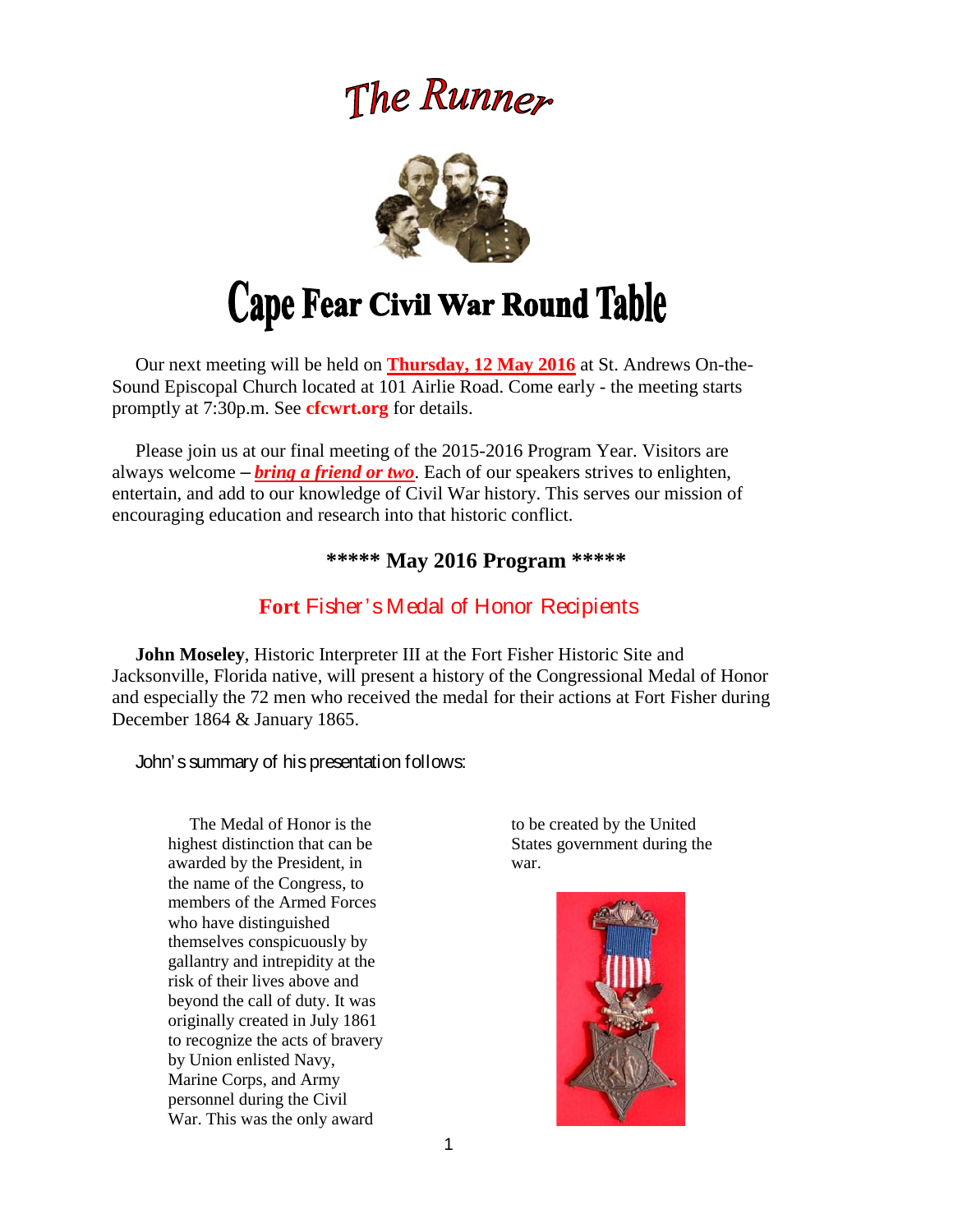The struggle for Fort Fisher saw bravery and sacrifice by men on both sides. To Union sailors, soldiers and marines, the fighting was like none they had experienced in their lives. Between June 23, 1864 and January 15, 1865, 72 men presented the Medal of Honor for their actions going above and beyond the call of duty. Thirty-five percent of all Civil War Medals of Honor presented to the United States Marine Corps were earned on the beaches in front of Fort Fisher.

 Over the last 150 years, the Medal of Honor had change in its physical appearance, method of awarding and significance to the military community. In 1990, the United States Congress designated March 25 annually as "National Medal of Honor Day" to recognize the sacrifice of the nearly 3500 individuals who have received our Nation's highest military award. The date was chosen specifically because it was on March 25, 1863 that the first Medals of Honor were presented.

 Throughout our State's history, 19 North Carolinians have been recognized for their actions with the Medal of Honor. Even more important, the Cape Fear region is no stranger to Medal of Honor recipients. New Hanover County's four recipients span the wars, both large and small, of the 20th century; one from actions in Mexico in1914, two from World War 2, and one from the Vietnam War.

 John Moseley is the Assistant Site Manager at Fort Fisher State Historic Site. He received his undergraduate degree in History from The Citadel in Charleston, SC in 1989. He then spent the next decade and a half working in the for-profit and non-profit business world. During the 1990s, he spent large amounts of time researching North Carolina's role in the American Revolution and 18<sup>th</sup> century medical and dental history.

 In 2003, he was named North Carolina's James Madison Foundation Fellow and spent time in Washington, DC researching and studying the history of the United States Constitution. He returned to college and received his Master's Degree in 2005 from the University of North Carolina at Greensboro. He moved to this area in 2006 as a seventh and eighth grade history teacher who focused on US and North Carolina History as well as the US Constitution.

 He began working at Fort Fisher in 2011 and is currently in charge of the educational programming for the State Historic Site. Since the summer of 2012, he has been the historian with "Tasting History" where he leads a walking tour of Carolina Beach focusing on the history of Federal Point and sampling local restaurants. Currently, he continues working on Fort Fisher's Medal of Honor recipients and the role of Fort Fisher during World War 2.

#### *Editor*

# **\*\*\*\*\* Trivia Questions for May \*\*\*\*\***

**1** – **Who was the general who was awarded a Medal of Honor for being the first to enter Fort Fisher through the stockade and leading assaults on the fort traverses?** 

**2** – **Name five Northerners who served the Confederacy?**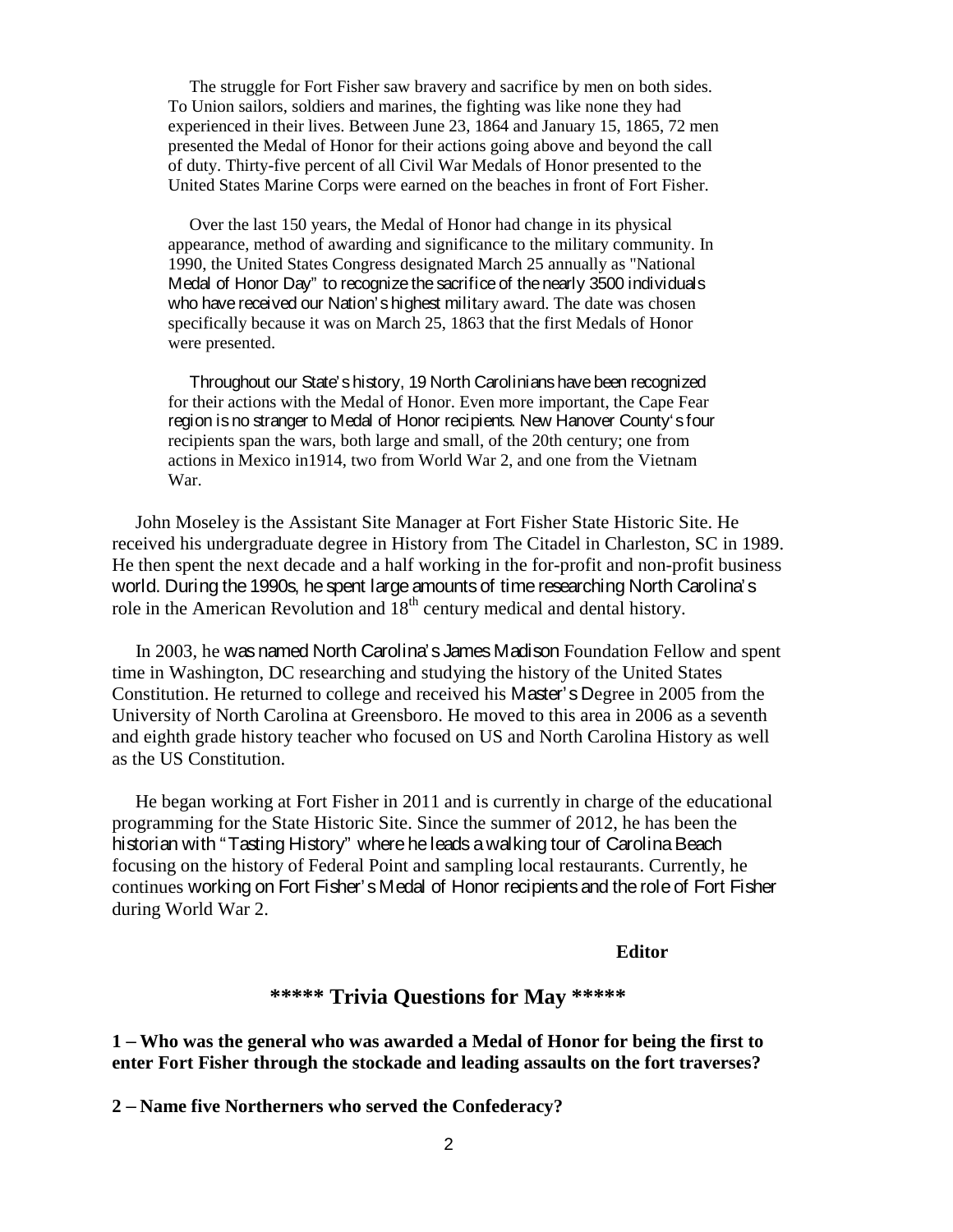- **3** – **Name five Southerners who served the Union?**
- **4 Who was Gutzon Borglum?**
- **5** – **What group was responsible for early Confederate and Union memorials?**

**\*\*\*\*\* Raffle Winners \*\*\*\*\*** 

**Raffle Master: Ed Gibson (R) Assistant Raffle Master: Dale Lear (L)** 



If you have books, prints, or other items that you would like to donate to the raffle, contact Ed Gibson (egibson759@aol.com) before our next meeting. *The raffle is one of the components which allow the CFCWRT to fund our activities and our speakers*. Please take part in our raffle by contributing items and/or purchasing tickets.



**Al Anderson, Jim Gannon, John Monroe, Ed Gibson** 

|                     | <i>Master of War ----------------------------</i> |
|---------------------|---------------------------------------------------|
| Gettysburg          |                                                   |
| <b>Locust Alley</b> | -----------------                                 |
|                     | The Barefoot Brigade ---------------------        |
|                     | <b>Generals South/Generals North --------</b>     |
|                     | <b>The Mighty Scourge ----------------------</b>  |
|                     | The Civil War Almanac -----------------           |
|                     | <b>The Wolf of the Deep ---------------------</b> |

*Master of War ------------------------------* **John Gill Jim Vaugh** Linda Lashley *The Barefoot Brigade ---------------------* **Jim Gannon**   $Ed *Gibson*$ *The Mighty Scourge* **---------------------- Linda Lashley**  *The Civil War Almanac -----------------* **Al Anderson**  *The Wolf of the Deep ---------------------* **Al Anderson**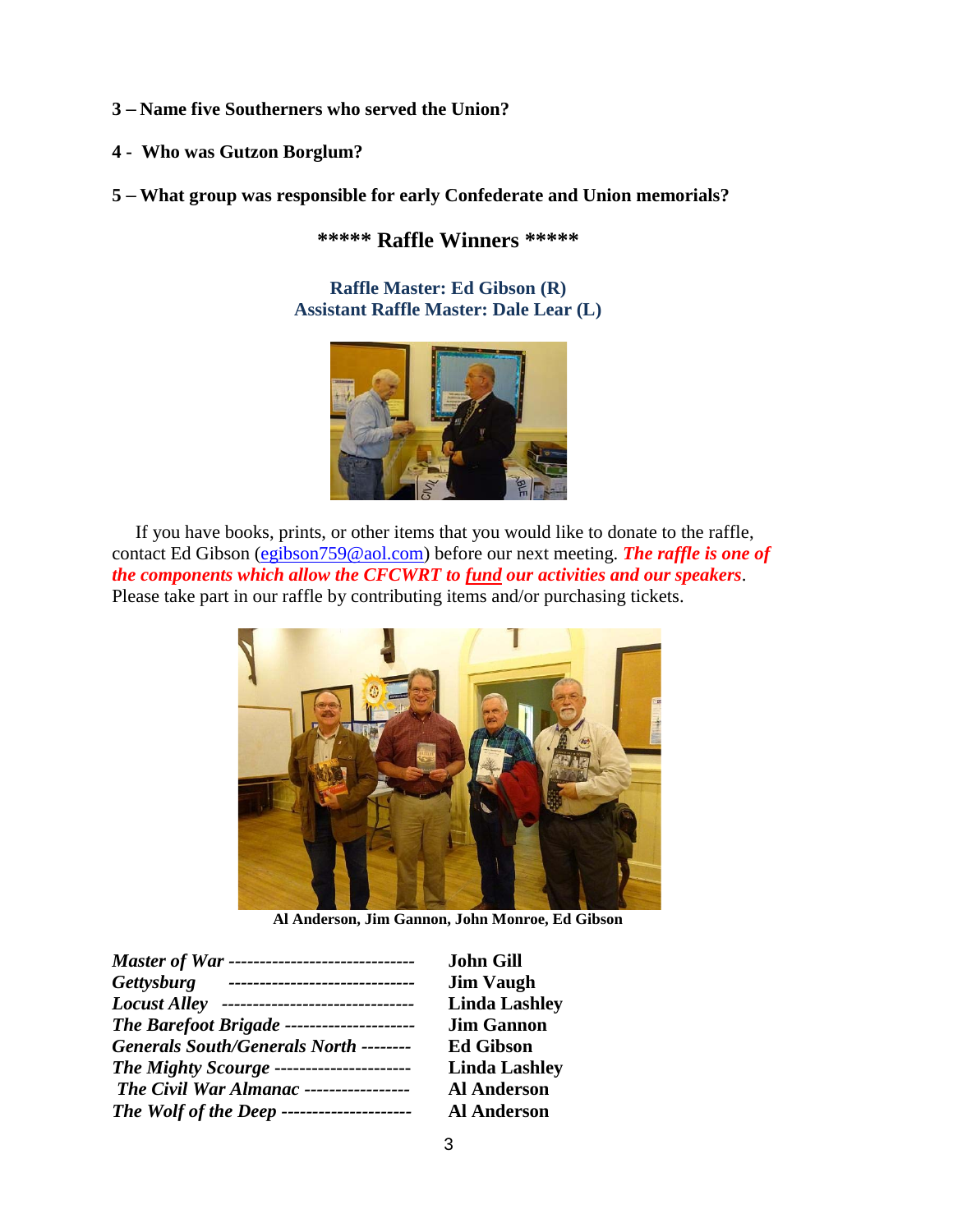# \*\*\*\*\* **Member News & Activities** \*\*\*\*\*



**Blockade Runner the** *Robert E. Lee* 

 If you have member news or news about Civil War events that you think would be of interest to CFCWRT membership, send me an email with the details. Thank you.

**1** – The CFCWRT welcomes several new members to our ranks: **Alfred T. Anderson,**  Michael & Elizabeth D'Attilio, John A. Gill, and **David Mork.** 

**2-** " Help Wanted" - We thought we would send out a notice to the area Civil War Roundtables letting you know that we are **seeking volunteers at Fort Fisher**. We are seeking people interested in history to assist us with giving tours of the fort and to help with group tours, as well as those who have experience in retail to help in the museum store. In the spring, we will also be seeking volunteers to work in the garden. Contact Becky Sawyer (becky.sawyer@ncdcr.gov) or John Moseley (john.moseley@ncdcr.gov).

**3 -** On April 19, 2016 former Arboretum Curator, Bruce Patterson, led 8 members of the CFCWRT and Kathi Lear (our photographer) on a tour of the New Hanover County Arboretum. Bruce provided many details as we walked along. We paused in the north east corner in the area dedicated to the military (Contemplation Garden & Military Memorial) which includes inscribed pavers. The first inscribed paver we gathered around is dedicated to **Bruce and Patsy Patterson**. Bruce, a retired US Army Colonel, was not aware that a paver dedicated to them had been installed.



 At this site, the second inscribed paver pointed out is dedicated to the **CFCWRT**. In fact all of the men present are members of the CFCWRT as well as members of the Wilmington Chapter of the NC Military Historical Society.

 A special thank-you goes to **Bob Cooke** for his efforts to arrange for the installation of the pavers to honor Bruce, Patsy and our RT.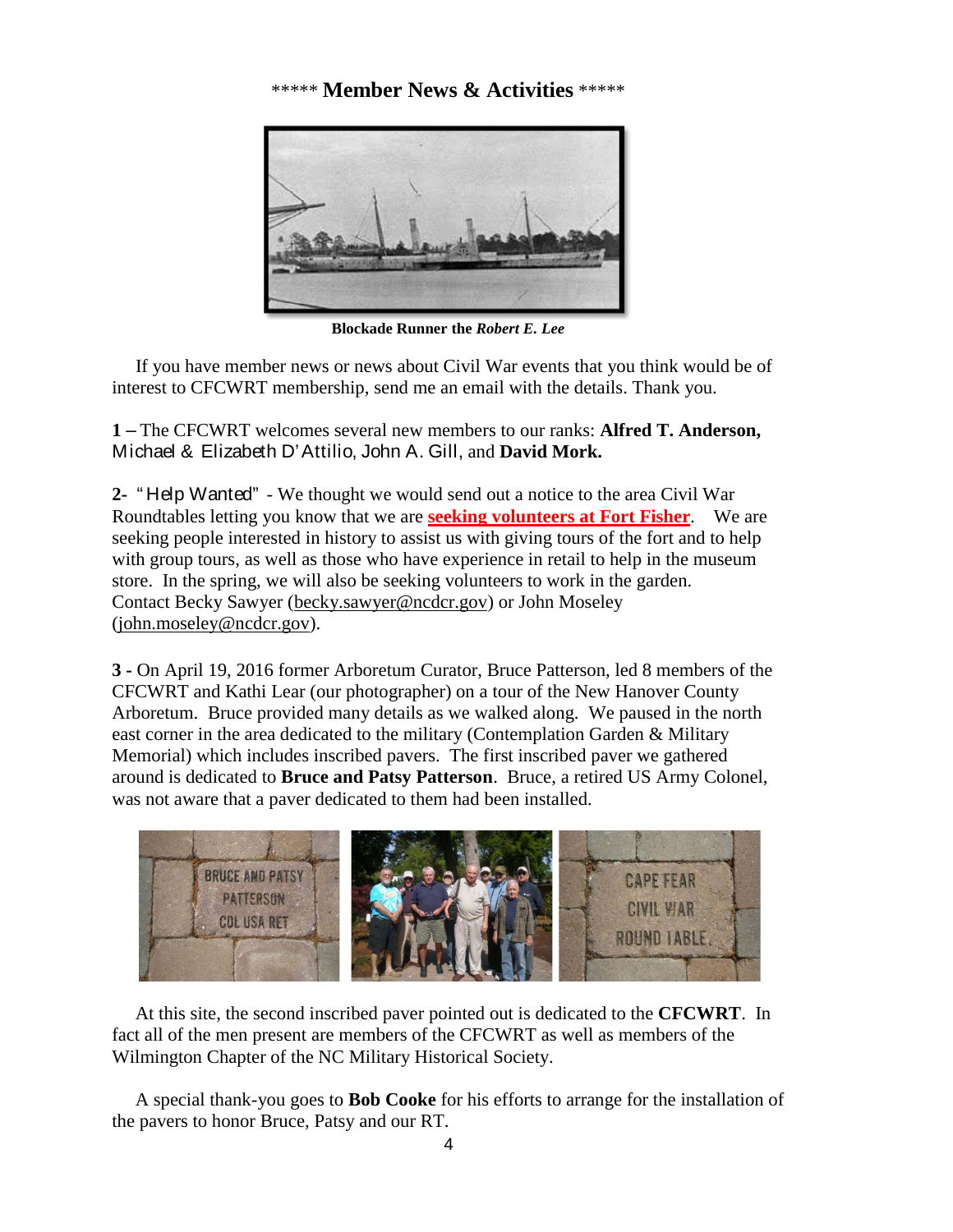#### **Dale Lear**

**4** – The **Cape Fear Revolutionary War Round Table (CFRWRT) will** meet on **June 8, 2016** at St. John's Masonic Lodge (4712 Oriole Drive) at 7:00P.m. The speaker will be **Bob Mullaer,** military historian. Mullaer's presentation will be about the American victory at January 17, 1781 Battle of Cowpens.



**Linda Lashley** 

**5** – **May Summer Walking Tour at Oakdale Cemetery** – **May 21, 2016, 10:00AM** – **12:00PM.** Historical walking tours of North Carolina's oldest rural cemetery will be given by local historian, **Ed Gibson**. Mr. Gibson will take you on a journey through time and delight you with the history and some interesting tales of those who are interred at Oakdale Cemetery. \*Tour cancelled in event of inclement weather\*

- See more at: http://www.wilmingtonandbeaches.com/events-calendar/may-summerwalking-tour-at-oakdale-cemetery/#sthash.LBwYnPxC.dpuf Call: 910-762-5682. **Ed Gibson** 

**6 -** In Willow Dale Cemetery-Goldsboro laid the earthly remains of a young man who died far from home, **Jared K. White** of Co. B 8th Texas Calvary, Terry's Texas Rangers. The 19 year old rode 2,000 miles from Austin County, Texas to defend the South and served for 4 years, dying just 3 weeks before Lee surrendered at Appomatto**x.** Temporarily buried on land near where he was killed, Jared was later reinterred in Goldsboro's Confederate Cemetery by members of his family.

 On April 9, 2016, White's descendants from Texas and Alabama arranged for a rededication ceremony. CFCWRT member **Linda Lashley** attended in mourning attire and gave a speech. The descendent sisters

sprinkled Texas soil over the grave, placed the state flower of Texas, the Bluebonnet, and raised the Texas flag in grateful recognition of his sacrifice.



#### **Linda Lashley**

**7** – The **147th Confederate Memorial Day** observance was held at Confederate Mound in Oakdale Cemetery on May 1<sup>st</sup>. Member **John Munroe III** placed a live wreath of leaves and flags, on behalf of the CFCWRT. Member **Linda Lashley**, reenacting a widow in mourning, and her brother received the Cross of Military Service medal posthumously awarded to their Dad, Cpl. H. C. Lashley, WW2 combat veteran and Purple Heart recipient.

 **Linda Lashley**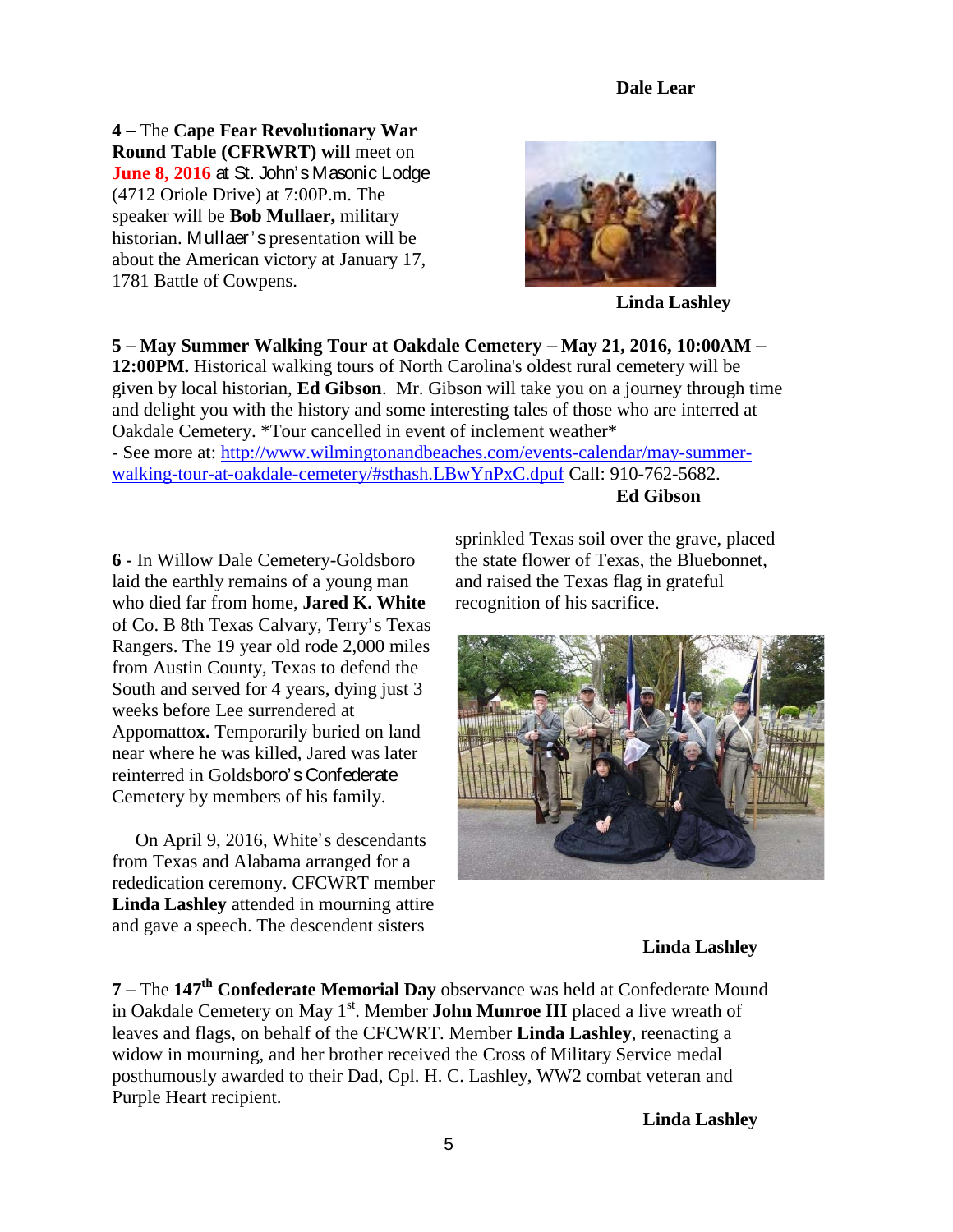# **\*\*\*\*\* April 2016 \*\*\*\*\***

# **The Silent Sentries: The Civil War**

**John Winecoff and Ed Gibson** provided an interesting and thought-provoking study at North Carolina's Civil War memorials. With current controversy about the meaning of these memorials, they gave a look at these monuments, statues, and memorials which honored all North Carolinians who had served during the war. The memorials were located in North Carolina's 100 counties – they honored Confederate, Union, USCT, and militia units and the sacrifices these North Carolinians made for their beliefs.



**John Winecoff & Ed Gibson** 

 John travelled many miles to visit these sites. He met many interesting people and heard numerous stories that related too much of North Carolina's military history. Ed's computer skills benefitted "telling of the story" via their presentation.

 John and Ed, the CFCWRT extend a big thank-you for your efforts to share your feelings and thoughts about a subject that has gained a renewed importance.

#### **Editor**

## **\*\*\*\*\* Trivia Questions for May \*\*\*\*\***

**1** – **Who was the general who was awarded a Medal of Honor for being the first to enter Fort Fisher through the stockade and leading assaults on the fort traverses?**  Newton Martin Curtis (1835 – 1910). Curtis published *From Bull Run to Chancellorsville*  in 1906*.* Curtis also served as an assistant inspector general of the National Home for Disabled Volunteer Soldiers.

**2** – **Name five Northerners who served the Confederacy?** Josiah Gorgas – Pennsylvania; Bushrod Johnson – Ohio; Samuel Cooper – New York, NOTE: Cooper was highest ranking Confederate General; John Pemberton – Pennsylvania; Daniel Ruggles – Massachusetts.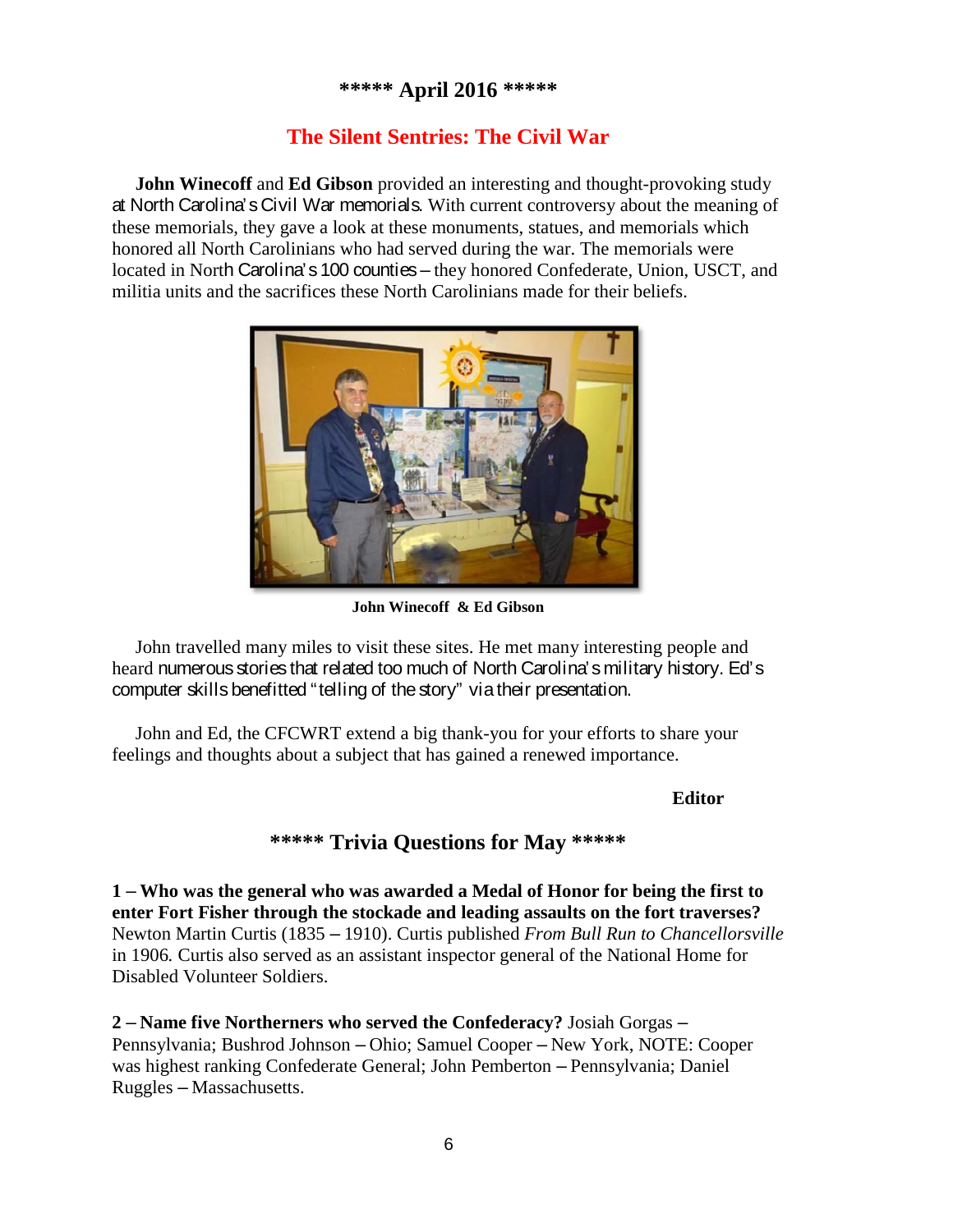#### **3** – **Name five Southerners who served the Union?** Robert Anderson – Kentucky,

NOTE: Anderson commanded Fort Sumter on April 12, 1861. Anderson owned slaves; George Thomas – Virginia – NOTE: The Rock of Chickamauga; Winfield Scott – Virginia: Admiral David Farragut – Tennessee; John Gibbon – born in Pennsylvania but raised in North Carolina. Gibbon has three brothers who served in the Confederate Army.

#### **4 - Who was Gutzon Borglum?**

Controversial Sculptor (1867-1941) known for Mount Rushmore in South Dakota; the design of a Confederate Memorial at Stone Mountain, Georgia NOTE: Borglum did not complete this project and fell out with the sponsors; bust of Abraham Lincoln found in the rotunda of the Capital Building; General Phil Sheridan equestrian bronze located in Washington, DC and North Carolina's memorial at Gettysburg.



**5** – **What group was responsible for early Confederate and Union memorials?** The Mothers, Wives, Sisters and Daughters were the early mourners.

 On the 6th of May 1866, the Ladies' Memorial Association of Petersburg was formed "to devise means to perpetuate their gratitude and admiration for those who died defending homes and loved ones." One of the principal, active members of the Ladies Memorial Association was Miss Nora Fontaine Maury Davidson who had established a school for young women in Petersburg. On June 9, 1865, she took her students with her to Blandford Cemetery and decorated the graves of both Union and Confederate dead with flowers and flags.

## *\*\*\*\*\** **Thoughts \*\*\*\*\***

 I recently read a book *Those Damn Black Hats: The Iron Brigade in the Gettysburg Campaign.* The writer, Lance J. Herdegen, told the story of the men of the  $2<sup>nd</sup>$ ,  $6<sup>th</sup>$ ,  $7<sup>th</sup>$  Wisconsin, 19<sup>th</sup> Indiana, and 24<sup>th</sup> Michigan and their actions during the battle at Gettysburg in July 1863. Herdegen used copies of letters, diaries, newspaper articles, journals, and faded photographs of soldiers in big black hats to tell the story of the westerners who slowed the Confederate advances on July  $1<sup>st</sup>$ .

 In a chapter entitled, *Glorious Remembrance*, Herdegen told the efforts made by the veterans of the Iron Brigade to honor their comrades who did not survive the war. The reunions and memorials they funded and dedicated were strikingly similar to those funded and dedicated to units in the defeated Confederacy.

 What interested me most about this book was how the Iron Brigade veterans reached out to those survivors of the 26<sup>th</sup> North Carolina that they had fought so sharply at Gettysburg. Charles McConnell of the 24<sup>th</sup> Michigan wrote to Colonel A. M. Waddell of Wilmington, North Carolina seeking information about the  $26<sup>th</sup> NC$ . This initial letter led to other veterans being drawn into the correspondence and subsequent meeting between the former foes.